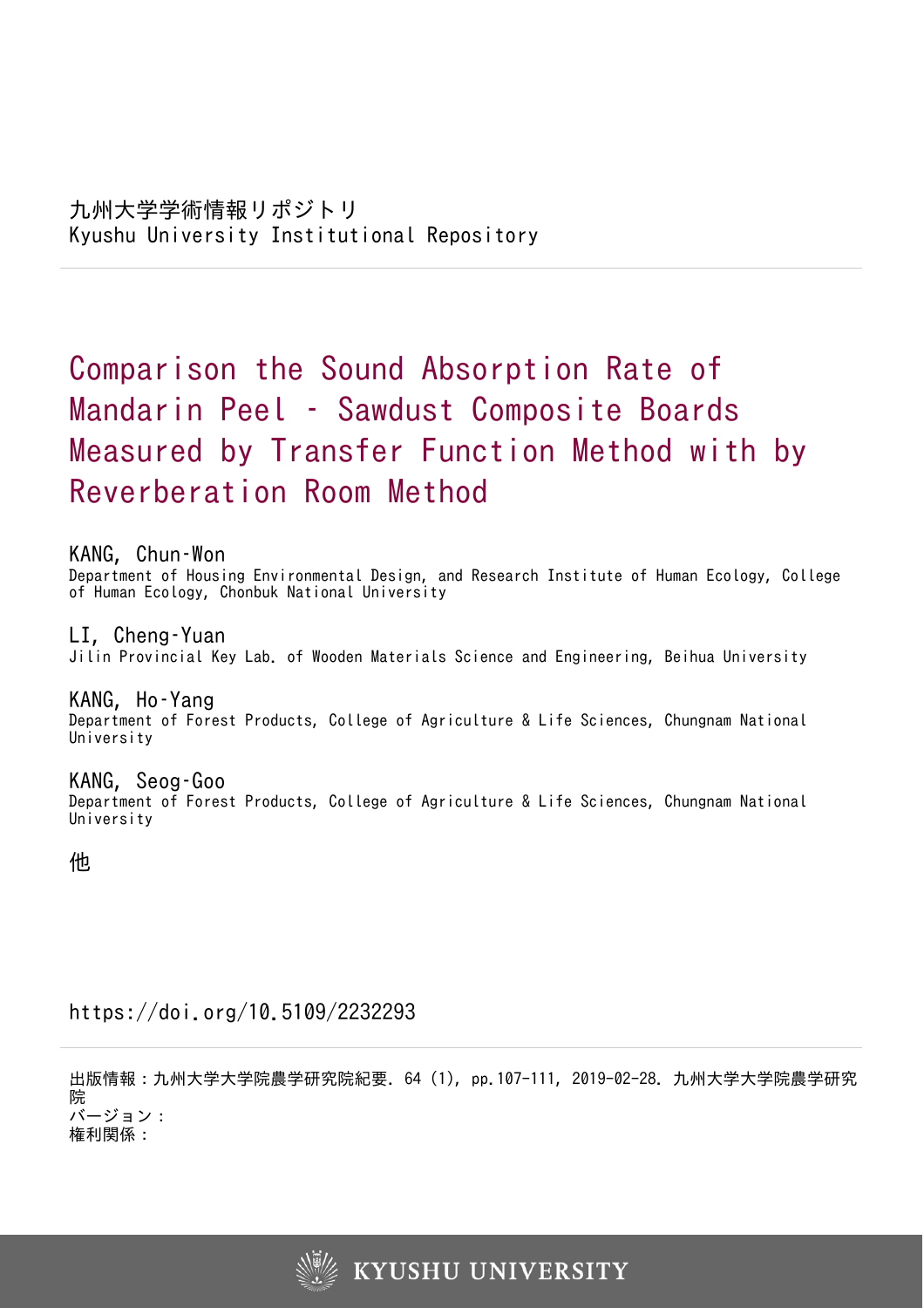# **Comparison the Sound Absorption Rate of Mandarin Peel – Sawdust Composite Boards Measured by Transfer Function Method with by Reverberation Room Method**

## **Chun–Won KANG1 , Cheng–Yuan LI\*2 , Ho–Yang KANG3 , Seog–Goo KANG3 , Sang–Sik JANG3 and Junji MATSUMURA**

Laboratory of Wood Science, Division of Sustainable Bioresources Science, Faculty of Agriculture, Kyushu University, Fukuoka 819–0395, Japan (*Received October 31, 2018 and accepted November 12, 2018*)

The sound absorption rates of mandarin peel – sawdust composite boards with the density of  $0.4 \text{ g/cm}^3$ and the mandarin peel content of 40 percent, measured by reverberation room method and transfer function method, were compared in this study. The results of this study were as follows: The sound absorption rate measured by transfer function method was about 10 percent lower than that of reverberation room method due to sound reflective silicon O–ring, however, generally the sound absorption rates measured by both transfer function method and reverberation room method were almost same. Therefore, it is advised that the sound absorption rate can be measured by transfer function method due to its convenience in preparing specimens, less consumption of specimens and quickly measurement.

**Key words**: Sound absorption rate, Transfer function method, Reverberation room method

#### INTRODUCTION

Recently, the heightened interest in improving the quality of life has significantly increased demand for control of the noise in residential environment because environmental noise was getting more serious problem. Accordingly, study on the building materials with excellent sound absorption performance and on measurement of sound absorption has increasing.

Sound absorption rate was shown in the ratio of absorbed energy of sound to incident energy of sound, and classified into normal incident sound absorption rate, oblique incidence sound absorption rate, and trespasser incidence sound absorption rate. Actual sound absorption rate was the trespasser incidence sound absorption rate of incidence of sound wave in all directions of reverberation room measured by reverberation room method, and most accurately represented sound absorption of material from incident sound in several directions among three kinds of sound absorption rates. However, it was difficult to measure the actual sound absorption rate. In order to measure trespasser incidence sound absorption rate, a room with the space of above 210 m³ and the specimen with the area of above  $10 \,\mathrm{m}^2 \sim 12 \,\mathrm{m}^2$  were needed when reverberation room method was used. Moreover, the walls in reverberation

room should reflect sound to maximum to obtain diffused sound field, and effect of temperature and humidity in the room on sound should be also considered. On the other hand, reverberation tube method was widely used to measure normal incident sound absorption rate due to convenience in preparing specimen and repeatability of test etc. The reverberation tube method was divided into standing wave ratio method and transfer function method, and could simply measure the sound absorption efficiency of small specimen using impedance tube. During standing wave ratio method being used, the pure sound of a single frequency in signal generator was generated and the sound absorption rate of material was measured by measuring the standing wave ratio in the tube. It was drawback for this method that measuring standing wave ratios for each frequency needed long time. The transfer function method was to measure the sound absorption rate of material by the transfer function occurred between two microphones which were adjacent to each other. It was the advantage of this method that sound absorption rate in broad frequency band could be measured quickly using white noise mixed pure sound in broad frequency band from sound source.

# MATERIALS AND METHODS

#### *Specimen Preparation*

Radiata pine (*Pinus radiata*) sawdust and mandarin peels were dried to the moisture content of 9 percent and pulverized using a crusher, and then screened using a 20 mesh wire screen, respectively. Screened sawdust, mandarin peel, and urea–formaldehyde resin (solids content of 60 percent, E1) were mixed and then hot pressed at 150˚C to form composite boards. The hot pressing was performed in three steps, first at a pressure of 4412.993 kPa for 9 min., then at 3432.328 kPa for 2 min., and finally at 1961.330 kPa for 1 min., with a total press-

<sup>&</sup>lt;sup>1</sup> Department of Housing Environmental Design, and Research Institute of Human Ecology, College of Human Ecology, Chonbuk National University, Jeonju 561–756, Korea  $^2$  Jilin Provincial Key Lab. of Wooden Materials Science and

Engineering, Beihua University, Jilin 132013, People's Republic

of China<br>Department of Forest Products, College of Agriculture & Life Sciences, Chungnam National University, Daejeon 305–764, Korea

<sup>\*</sup> Corresponding author: (E–mail: lswforest@hotmail.com) (Cheng–Yuan LI)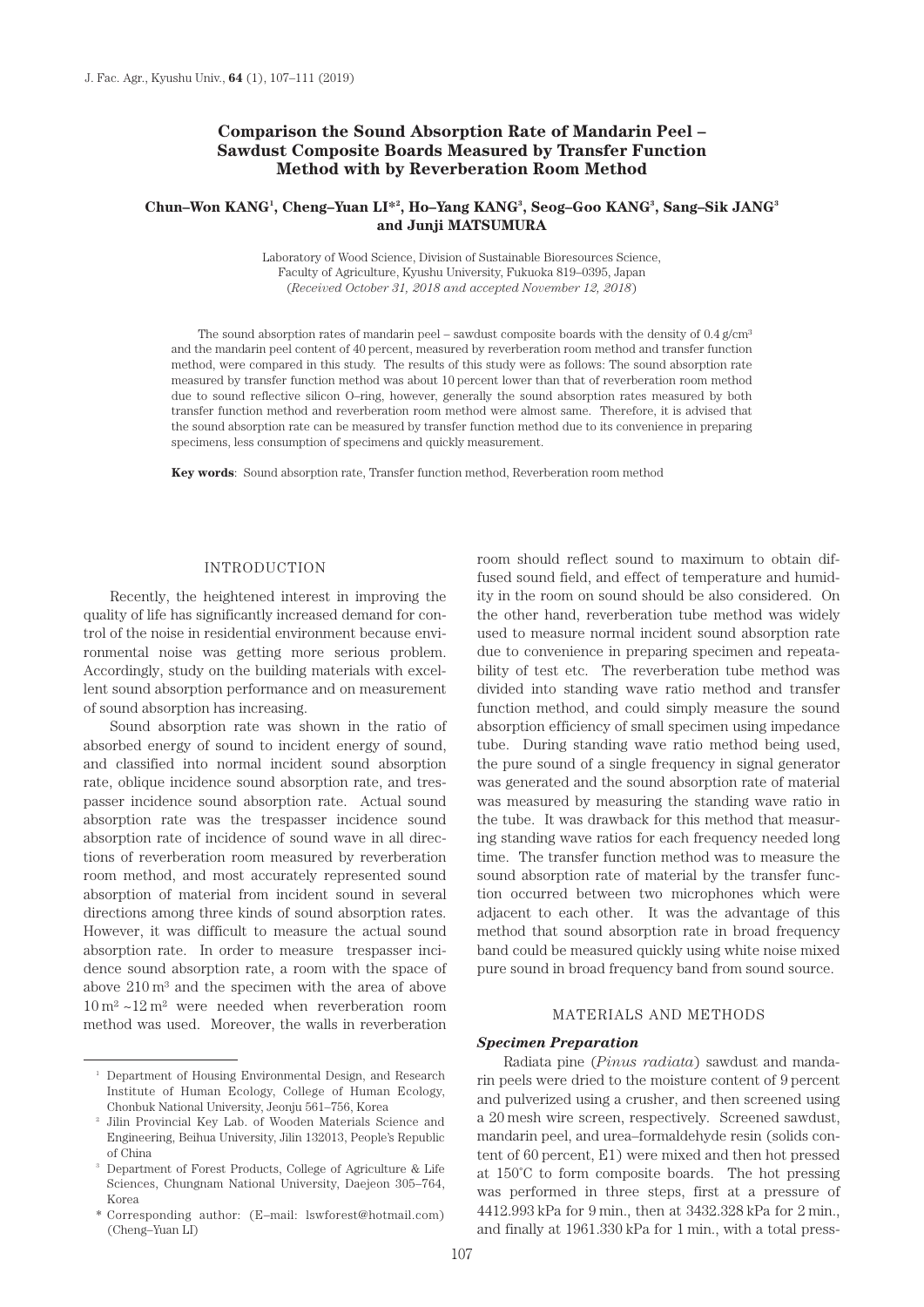ing time of 12 min.. Mandarin peel –sawdust composite boards with the dimension of  $35 \text{ cm} \times 35 \text{ cm} \times 1.1 \text{ cm}$ were manufactured using a stainless–steel four square mold with 10 percent of resin content,  $0.5$  g/cm<sup>3</sup> of target density, and 30 percent of mandarin peel content as percent weight of the boards. Specimens were prepared 5 pieces of boards for sound absorption rate test, and 5 pieces of cylindrical specimens for impedance tube.

#### *Measuring sound absorption rate by reverberation room method*

The structure of the reverberation room was in the indeterminate shape of heptahedron room with reinforcement concrete structure, 250 mm in wall thickness,  $209.7 \text{ m}^3$  of volume, and  $15 \text{ m}^2$  of the sound diffuser attached on the ceiling of the room. The area of installation for specimens was  $10.24 \text{ m}^2$  (2,833 mm width  $\times$ 3,615 mm length). The mandarin peel – sawdust composite boards with the dimension of  $315 \,\mathrm{mm}$  width  $\times$  $315 \,\mathrm{mm}$  length  $\times$  11 mm thickness were arranged into the form of  $90 \times 11$  on the area of installation, and the edge surface of whole specimen was sealed with metal frame as shown in Figure 1. The temperature and relative humidity inside reverberation room were  $20.4 \pm$ 0.8°C, 47.1  $\pm$  3.0 percent in empty room, and 19.2  $\pm$ 1.1 $^{\circ}$ C, 51.6  $\pm$  3.5 percent when specimens were installed.

The pure sound was generated as central frequency of one–third octave band in the range of 100 Hz  $\sim$ 5000 Hz using loudspeaker DO12 which generated noise, and falm. The reverberating time was measured using 1/2" condenser microphone, real time analyzer PAK MK II, power amplifier CONA V2–5000, and inter–M (G. R. A. S company). As shown in Figure 1 and Figure 2, the reverberating time was measured at 6 positions, 1.5 m of distance between omnidirectional microphones, which were above 1 m from the surface of specimen, from two different sound resources inside the reverberation room 2 m away from sound resource. The time required to attenuation of the acoustic energy of 60 dB, due to pure sound being generated as central frequency of one–third octave band in the range of  $100 \text{ Hz} \sim 10000 \text{ Hz}$ , was measured. The sound absorption rate was calculated as follows:

$$
\alpha_s = \frac{A_T}{S}
$$
  
\n
$$
A_T = A_2 - A_1 = 55.3 \, V \left( \frac{1}{c_2 T_2} - \frac{1}{c_1 T_1} \right) - 4V \left( m_2 - m_1 \right)
$$
  
\n
$$
c = (331 + 0.6 \, t \, \text{°C}) \, m/s
$$

Here

- *A*2: equivalence area of sound absorption of reverberation room including specimen
- *A*1: equivalence area of sound absorption of empty reverberation room
- *V*: volume of empty reverberation room
- *c*2: the velocity of sound in air after installation of specimen (m/s)
- *c*:  $(331+0.6t^{\circ}\text{C})\text{m/s}$ , t: temperature of air  $(^{\circ}\text{C})$
- *T*2: reverberating time inside reverberating room

after installation of specimen (s)

- *T*1: reverberating time inside empty reverberating room (s)
- $m<sub>2</sub>$ : power attenuation coefficient inside reverberating room during installation of specimen
- *m*1: power attenuation coefficient inside empty reverberating room during installation of specimen.

## *Measuring sound absorption rate by transfer function method*

The sound absorption rate in practical frequency range was measured by transfer function method using impedance tub, pulse analysis equipment and a spectrum analyzer (B&K company) as precious research (Kang *et al.*, 2012). When sound absorption rate was measured, the diameter of impedance tube was limited by frequency, generally the diameter was 29 mm for high



**Fig. 1.** Photograph of sound absorption coefficient measuring apparatus for reverberation room method.



Fig. 2. Schematic diagram of sound absorption coefficient measuring apparatus for reverberation room method.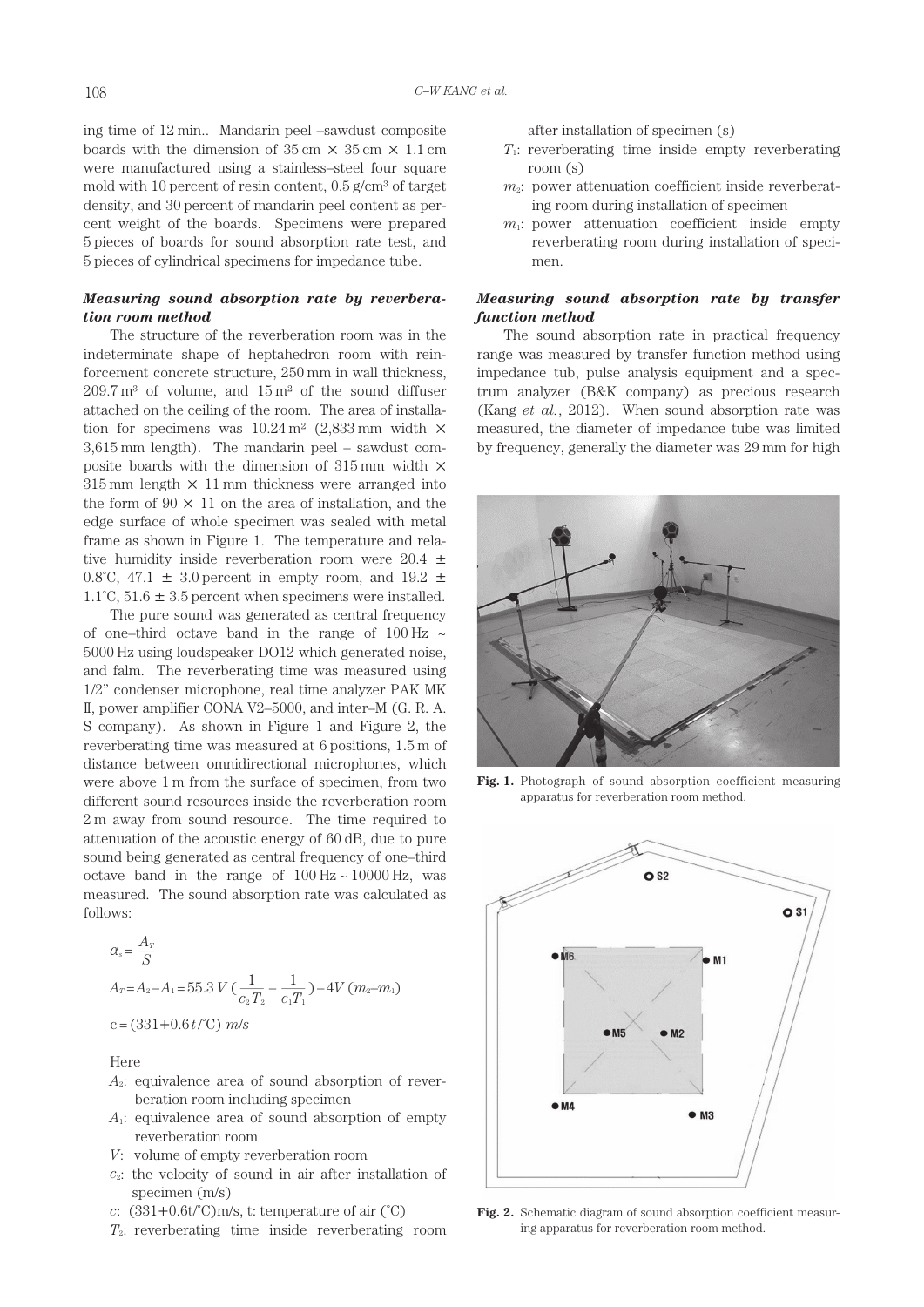frequency domain and 99 mm for low frequency domain. In this study, the variation of sound absorption rate was measured as change of frequency in the range of 500Hz  $\sim$  6.4 kHz using the impedance tube with the diameter of 29 mm. And moreover, a silicon O–ring was installed in front of sound incidence surface to reduce the influence of the air gap between specimen and impedance tube. During measurement, temperature, relative humidity and atmospheric pressure were 24.5˚C, 47 percent and 1005.5 hPa, respectively. Moreover, the velocity of sound, air density and acoustic impedance were 345.86 m/s, 1.175 kg/m<sup>3</sup> and 406.3 Pa/(m/s), respectively.

#### RESULTS AND DISCUSSION

## *Sound absorption rate of reverberation room method*

The sound absorption rate of mandarin peel –sawdust composite boards with the density of  $0.4 \text{ g/cm}^3$ , and the mandarin peel content of 40 percent was obtained from the reverberation times calculated before and after installation of the specimen with the area of  $10 \text{ m}^2$  on reverberation room, as shown in Figure 2. The average reverberation time calculated from microphones at 6 locations, during the pure sound of central frequency of octave band was generating from first speaker, is presented Table 1. It was determined that there was differences in reverberation times before and after acoustic materials being installation because differences in reverberation times was 7 second around the frequency of 500 Hz while that was 1 second~2 second in low frequency. The acoustic absorption coefficients calculated from differences in reverberation times are displayed in Figure 3. Each graph in Figure 3 showed the sound absorption rate calculated from microphones at 6 locations of the pure sound occurred at two speakers. As

showed in Figure 3, the acoustic absorption coefficients showed below 0.3 in low frequency range of 400 Hz, and presented above 0.4 in the frequency range of above 500 Hz. It indicates that the sound absorption rate of mandarin peel – sawdust composite boards is increasing with increasing of frequency, which is a typical characteristic of porous sound absorber. The noise reduction coefficient (NRC) showed a value of 0.34.

**Table 1.** Reverberation time

| Frequency (Hz) | $T_1(S)$ | $T_2(S)$ |
|----------------|----------|----------|
| 100            | 23.03    | 20.38    |
| 125            | 17.65    | 16.37    |
| 160            | 16.59    | 13.85    |
| 200            | 14.92    | 11.26    |
| 250            | 15.36    | 10.37    |
| 315            | 14.36    | 7.93     |
| 400            | 13.28    | 6.19     |
| 500            | 12.11    | 5.03     |
| 630            | 10.51    | 4.40     |
| 800            | 9.58     | 4.19     |
| 1000           | 8.84     | 4.04     |
| 1250           | 7.20     | 3.67     |
| 1600           | 6.32     | 3.43     |
| 2000           | 5.57     | 3.22     |
| 2500           | 4.51     | 2.84     |
| 3150           | 3.69     | 2.47     |
| 4000           | 3.06     | 2.15     |
| 5000           | 2.38     | 1.77     |

Notes:  $T_1$ : Reverberation time of empty room,  $T_2$ : Reverberation time of after install specimen



Fig. 3. The acoustic absorption coefficients of mandarin peel – sawdust composite boards by reverberation room method.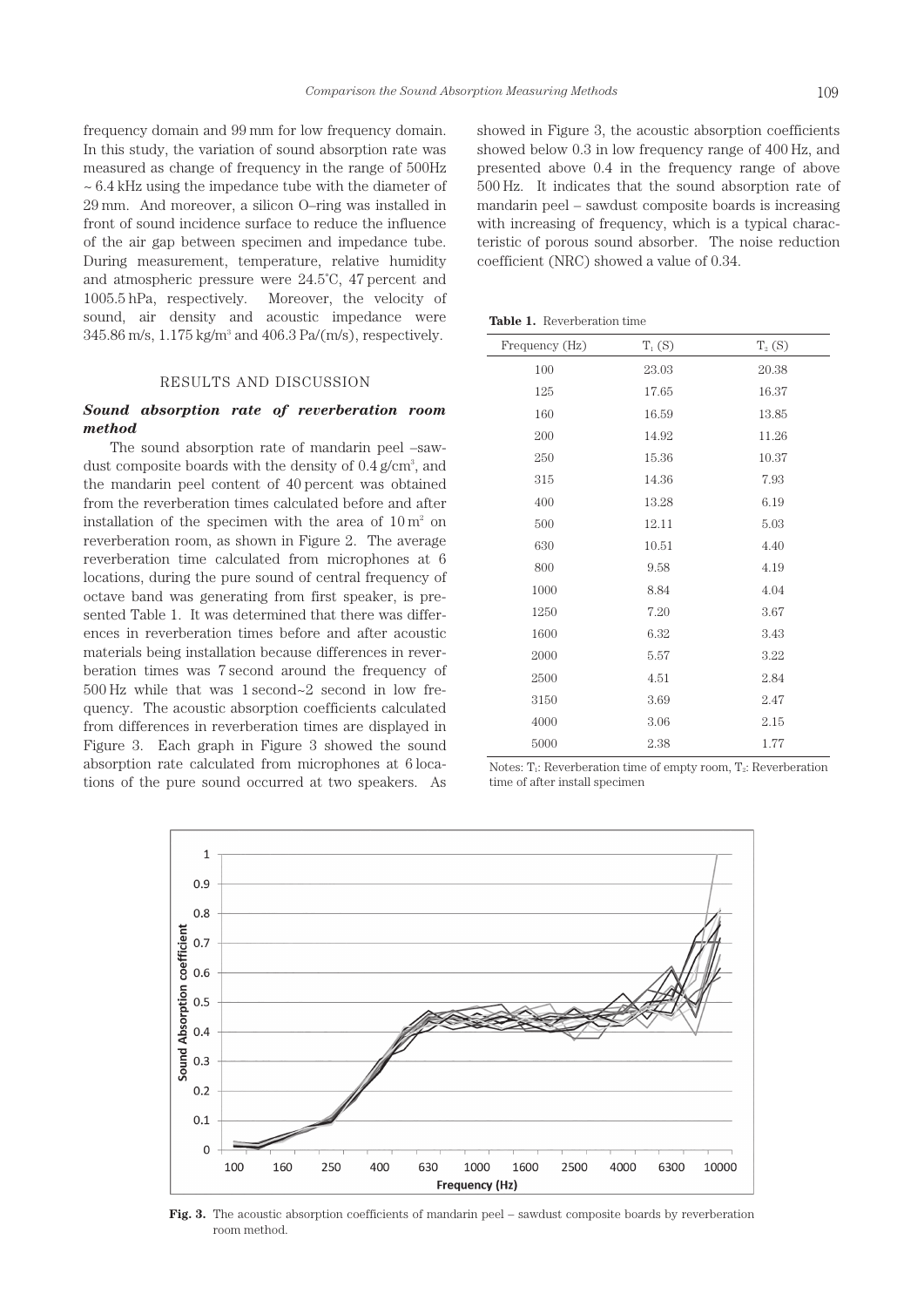

**Fig. 4.** The acoustic absorption coefficients of mandarin peel –sawdust composite boards by transfer function method.

# *Sound absorption rate of transfer function method*

Sound absorption rates of mandarin peel –sawdust composite boards by transfer function method in the frequency range of  $250$  Hz  $\sim$  6.4 kHz are presented in Figure 4. The x–axis presented measured frequency, however, this was continuous, which is different from that in reverberation room method. This is due to whole frequency in measuring range being used by the sound with white noise during transfer function method being implemented. As shown in Figure 4, the sound absorption rates showed 62 percent in the frequency band of  $2 \text{ kHz} \sim 3 \text{ kHz}$ , however, showed 66 percent in the frequency band of above 3 kHz. The tendency that sound absorption rates was increasing presented more obviously in high frequency band than in low frequency band. This is typical absorption characteristic of porous material. The noise reduction coefficient presented 0.33, which indicates that there is no large differences in sound absorption rates between transfer function method and transfer function method.

The sound absorption rate estimated by transfer function method was about 10 percent lower than that of reverberation room method. This can be ascribed to the sound reflective silicon O–ring because the less part of specimen was exposed sound in transfer function method compared to reverberation room method owning to the sound absorption rate of silicon being low. However, generally, the sound absorption rate measured by transfer function method was almost same as that by reverberation room method, thus it is advised that the sound absorption rate can be measured by transfer function method due to its convenience in preparing specimen and repeatability of test, quickly measurement etc.

It is expected that mandarin peel –sawdust composite boards can be used as sound–absorbing materials such as ceiling material and wallboard because the sound absorption rate of the board above presented higher value than that of gypsum board.

#### CONCLUSIONS

The trespasser incidence sound absorption rate measured by reverberation room method, and the sound absorption rate measured by transfer function method, of mandarin peel – sawdust composite boards were compared in this study. The results of this study were as follows:

1. The sound absorption rate estimated by transfer function method was about 10 percent lower than that of reverberation room method due to the sound reflective silicon O–ring, however, generally, the sound absorption rate measured by transfer function method and reverberation room method was almost same, thus it is advised that the sound absorption rate can be measured by transfer function method due to its convenience in preparing specimen and repeatability of test, quickly measurement etc.

2. The mandarin peel –sawdust composite boards are suited to be used as sound–absorbing materials owning to their good sound absorption rate.

## ACKNOWLEDGMENTS

This study was carried out with the support of  $R&D$ Program for Forest Science Technology (Project No. "2017050C10–1719–BB02") provided by Korea Forest Service (Korea Forestry Promotion Institute) and "Research Base Construction Fund Support Program" funded by Chonbuk National University in 2018.

#### REFERENCES